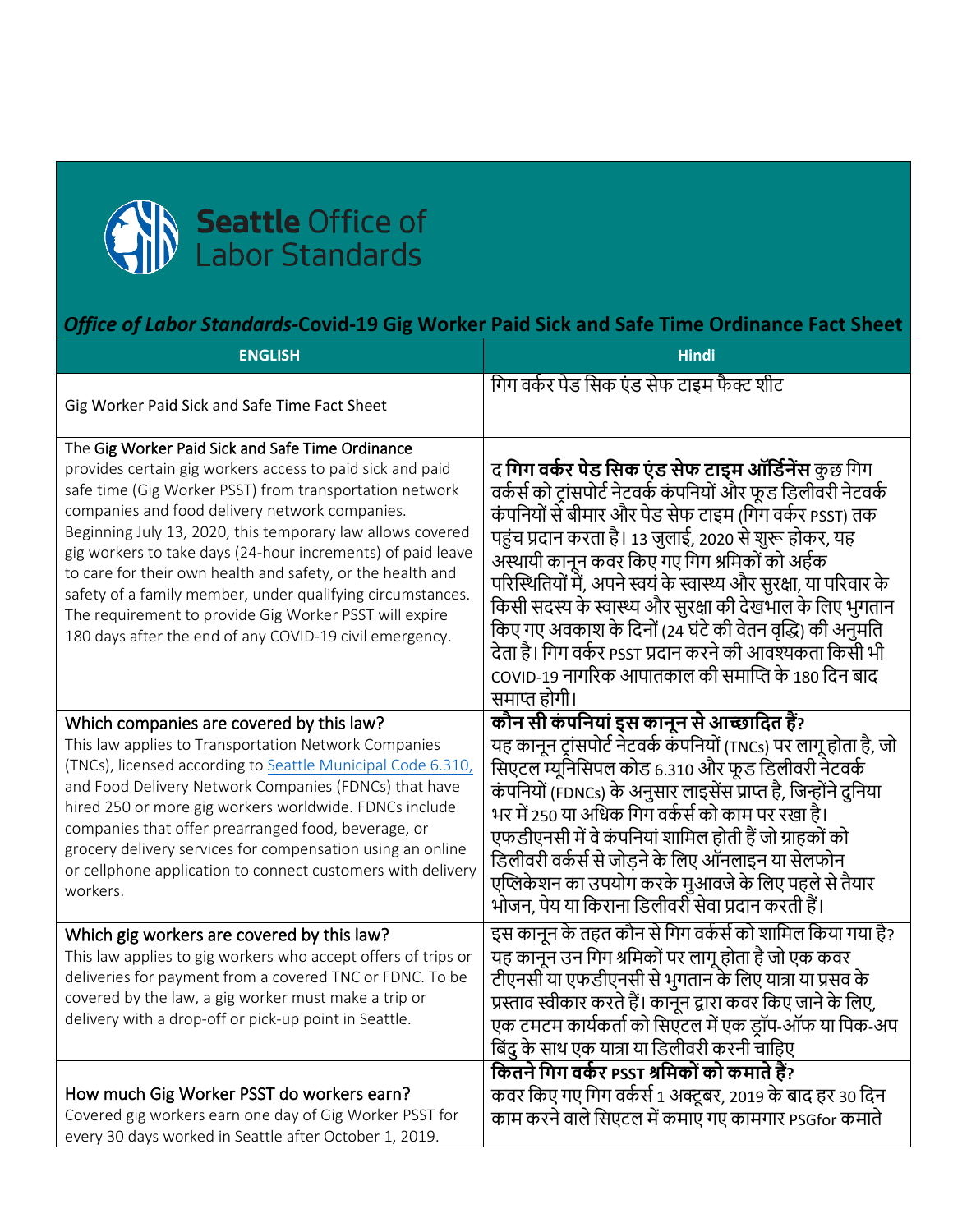| Each day with at least one pick-up or drop-off in Seattle<br>counts towards accrual.<br>Hiring entities also have the option to provide five days of<br>Gig Worker PSST, instead of calculating the standard<br>accrual, for the period between October 1, 2019 and July<br>13, 2020. Gig workers can consult their company's Gig<br>Worker PSST policy, or their monthly accrual notifications,<br>to find out which calculation applies to them.<br>Hiring entities must notify covered gig workers of their<br>accrued, reduced and available balance of Gig Worker PSST<br>at least once a month.                                                                                                                                                                                                                                                                                                                                                                                                                                                                                                                            | हैं। प्रत्येक दिन कम से कम एक पिकअप या सिएटल में ड्रॉप-<br>ऑफ के साथ होता है।<br>1 अक्टूबर, 2019 और 13 जुलाई, 2020 के बीच की अवधि के<br>लिए, किराए पर लेने की संस्थाओं के पास गिग वर्कर PSST के पांच<br>दिन प्रदान करने का विकल्प है। गिग श्रमिक अपनी कंपनी की<br>गिग वर्कर PSST नीति, या उनकी मासिक सलाह ले सकते हैं।<br>आकस्मिक सूचनाएं, यह पता लगाने के लिए कि कौन सी गणना<br>उन पर लागू होती है।<br>काम पर रखने वाली संस्थाओं को एक महीने में कम से कम एक<br>बार गिग वर्कर PSST के उनके उपार्जित, कम और उपलब्ध शेष<br>कर्मचारियों को कवर करना चाहिए।                                                                                                                                                                                                                                                                                                                                                                                                                                       |
|----------------------------------------------------------------------------------------------------------------------------------------------------------------------------------------------------------------------------------------------------------------------------------------------------------------------------------------------------------------------------------------------------------------------------------------------------------------------------------------------------------------------------------------------------------------------------------------------------------------------------------------------------------------------------------------------------------------------------------------------------------------------------------------------------------------------------------------------------------------------------------------------------------------------------------------------------------------------------------------------------------------------------------------------------------------------------------------------------------------------------------|------------------------------------------------------------------------------------------------------------------------------------------------------------------------------------------------------------------------------------------------------------------------------------------------------------------------------------------------------------------------------------------------------------------------------------------------------------------------------------------------------------------------------------------------------------------------------------------------------------------------------------------------------------------------------------------------------------------------------------------------------------------------------------------------------------------------------------------------------------------------------------------------------------------------------------------------------------------------------------------------|
| How much does a worker get paid for a day of Gig<br><b>Worker PSST?</b><br>Gig workers are paid for PSST based on their "average daily<br>compensation," calculated by the following steps:<br>Determine the gig worker's highest-earning<br>1.<br>calendar month since October 1, 2019, only looking at<br>days with work (at least one pick-up or drop-off) in Seattle.<br>Include all payments, bonuses, commissions, and tips.<br>Calculate the average earnings for days worked in<br>2.<br>Seattle in that highest-earning calendar month. Take the<br>total earnings and divide by the number of days.                                                                                                                                                                                                                                                                                                                                                                                                                                                                                                                    | गिग वर्कर PSST के एक श्रमिक को एक दिन के लिए कितना<br>भुगतान मिलता है?<br>गिग श्रमिकों को उनके "औसत दैनिक मुआवजे" के आधार पर<br>PSST के लिए भुगतान किया जाता है, निम्नलिखित चरणों द्वारा<br>गणना की जाती है:<br>1. 1 अक्टूबर 2019 से टमटम वर्कर के सबसे अधिक कमाई वाले<br>कैलेंडर महीने का निर्धारण करें, केवल सिएटल में काम (कम से<br>कम एक पिक-अप या ड्रॉप-ऑफ) के साथ दिनों को देख रहे हैं।<br>सभी भुगतान, बोनस, कमीशन और युक्तियां शामिल करें।<br>2. उस उच्चतम-कमाई वाले कैलेंडर महीने में सिएटल में काम<br>किए गए दिनों की औसत कमाई की गणना करें। कुल कमाई लें<br>और दिनों की संख्या से विभाजित करें।                                                                                                                                                                                                                                                                                                                                                                                      |
| When can a gig worker use Gig Worker PSST?<br>A gig worker can start using Gig Worker PSST after they<br>have accrued their first day, if they have worked for the<br>hiring entity in Seattle within the previous 90 days. A gig<br>worker can use paid sick and safe time to care for<br>themselves or a family member under the following<br>circumstances:<br>• For care related to mental or physical illness, injury<br>or health condition, medical appointment, or<br>preventive medical care;<br>When the hiring entity has suspended or<br>discontinued operations by order of a public<br>official to limit exposure to an infectious agent,<br>biological toxin, or hazardous material;<br>When a gig worker's family member's school or<br>$\bullet$<br>place of care has been closed;<br>When the hiring entity has reduced, suspended, or<br>$\bullet$<br>otherwise discontinued operations for any health-<br>or safety-related reason; or<br>For reasons related to domestic violence, sexual<br>$\bullet$<br>assault or stalking that affect the gig worker or the<br>gig worker's family or household member. | एक गिग वर्कर कब गिग वर्कर PSST का उपयोग कर सकता<br>है?<br>गिग वर्कर PSST का उपयोग करना शुरू कर सकते हैं क्योंकि वे<br>अपने पहले दिन अर्जित कर चुके हैं, अगर उन्होंने पिछले 90 दिनों<br>के भीतर सिएटल में हायरिंग इकाई के लिए काम किया है। एक<br>गिग कार्यकर्ता निम्नलिखित परिस्थितियों में स्वयं या परिवार के<br>किसी सदस्य की देखभाल के लिए भुगतान किए गए बीमार और<br>सुरक्षित समय का उपयोग कर सकता है:<br>• मानसिक या शारीरिक बीमारी, चोट या स्वास्थ्य की स्थिति,<br>चिकित्सा नियुक्ति, या निवारक चिकित्सा देखभाल से संबंधित<br>देखभाल के लिए;<br>• जब एक संक्रामक एजेंट, जैविक विष, या खतरनाक सामग्री के<br>संपर्क को सीमित करने के लिए एक सार्वजनिक अधिकारी के<br>आदेश से काम पर रखने वाली संस्था ने परिचालन को निलंबित या<br>बंद कर दिया है;<br>ं जब एक गिग वर्कर के परिवार के सदस्य के स्कूल या देखभाल<br>के स्थान को बंद कर दिया गया हो;<br>• जब काम पर रखने वाली संस्था ने किसी भी स्वास्थ्य- या सुरक्षा-<br>संबंधी कारण के लिए परिचालन को कम, निलंबित या अन्यथा बंद<br>कर दिया है; या |